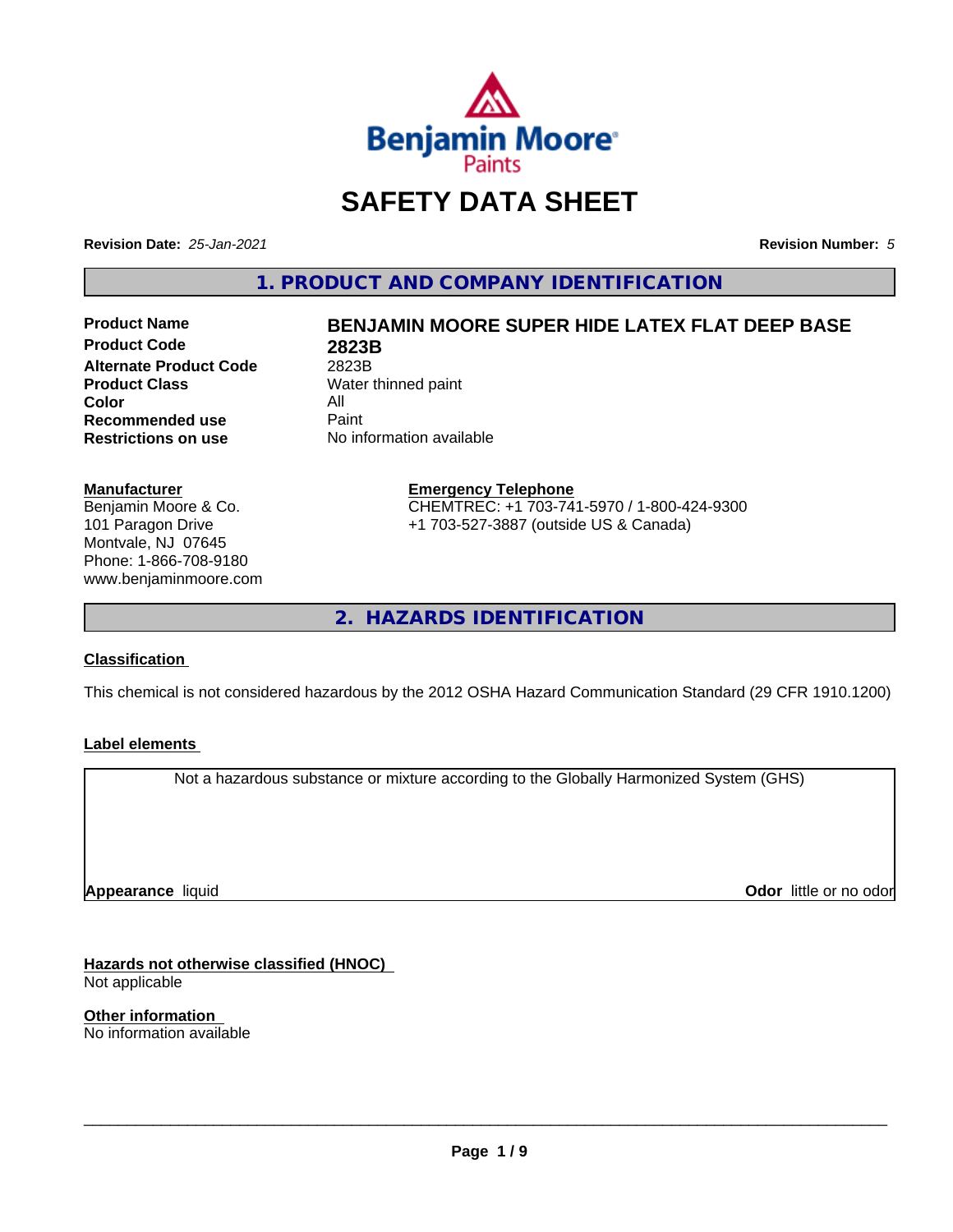#### 2823B - **BENJAMIN MOORE SUPER HIDE LATEX FLAT DEEP BASE**

 **WARNING:** This product contains isothiazolinone compounds at levels of <0.1%. These substances are biocides commonly found in most paints and a variety of personal care products as a preservative. Certain individuals may be sensitive or allergic to these substances, even at low levels.

\_\_\_\_\_\_\_\_\_\_\_\_\_\_\_\_\_\_\_\_\_\_\_\_\_\_\_\_\_\_\_\_\_\_\_\_\_\_\_\_\_\_\_\_\_\_\_\_\_\_\_\_\_\_\_\_\_\_\_\_\_\_\_\_\_\_\_\_\_\_\_\_\_\_\_\_\_\_\_\_\_\_\_\_\_\_\_\_\_\_\_\_\_

## **3. COMPOSITION INFORMATION ON COMPONENTS**

| <b>Chemical name</b> | <b>CAS No.</b> | Weight-%     |
|----------------------|----------------|--------------|
| ∟imestone            | 1317-65-3      | 30<br>$25 -$ |
| Titanium dioxide     | 13463-67-7     |              |
| Diatomaceous earth   | 61790-53-2     | ັ            |

|                                                  | 4. FIRST AID MEASURES                                                                                    |
|--------------------------------------------------|----------------------------------------------------------------------------------------------------------|
| <b>General Advice</b>                            | No hazards which require special first aid measures.                                                     |
| <b>Eye Contact</b>                               | Rinse thoroughly with plenty of water for at least 15 minutes and consult a<br>physician.                |
| <b>Skin Contact</b>                              | Wash off immediately with soap and plenty of water while removing all<br>contaminated clothes and shoes. |
| <b>Inhalation</b>                                | Move to fresh air. If symptoms persist, call a physician.                                                |
| Ingestion                                        | Clean mouth with water and afterwards drink plenty of water. Consult a physician<br>if necessary.        |
| <b>Most Important</b><br><b>Symptoms/Effects</b> | None known.                                                                                              |
| <b>Notes To Physician</b>                        | Treat symptomatically.                                                                                   |
|                                                  |                                                                                                          |

**5. FIRE-FIGHTING MEASURES**

| <b>Suitable Extinguishing Media</b>                                              | Use extinguishing measures that are appropriate to local<br>circumstances and the surrounding environment.                                   |
|----------------------------------------------------------------------------------|----------------------------------------------------------------------------------------------------------------------------------------------|
| Protective equipment and precautions for firefighters                            | As in any fire, wear self-contained breathing apparatus<br>pressure-demand, MSHA/NIOSH (approved or equivalent)<br>and full protective gear. |
| <b>Specific Hazards Arising From The Chemical</b>                                | Closed containers may rupture if exposed to fire or<br>extreme heat.                                                                         |
| Sensitivity to mechanical impact                                                 | No.                                                                                                                                          |
| Sensitivity to static discharge                                                  | No.                                                                                                                                          |
| <b>Flash Point Data</b><br>Flash point (°F)<br>Flash Point (°C)<br><b>Method</b> | Not applicable<br>Not applicable<br>Not applicable                                                                                           |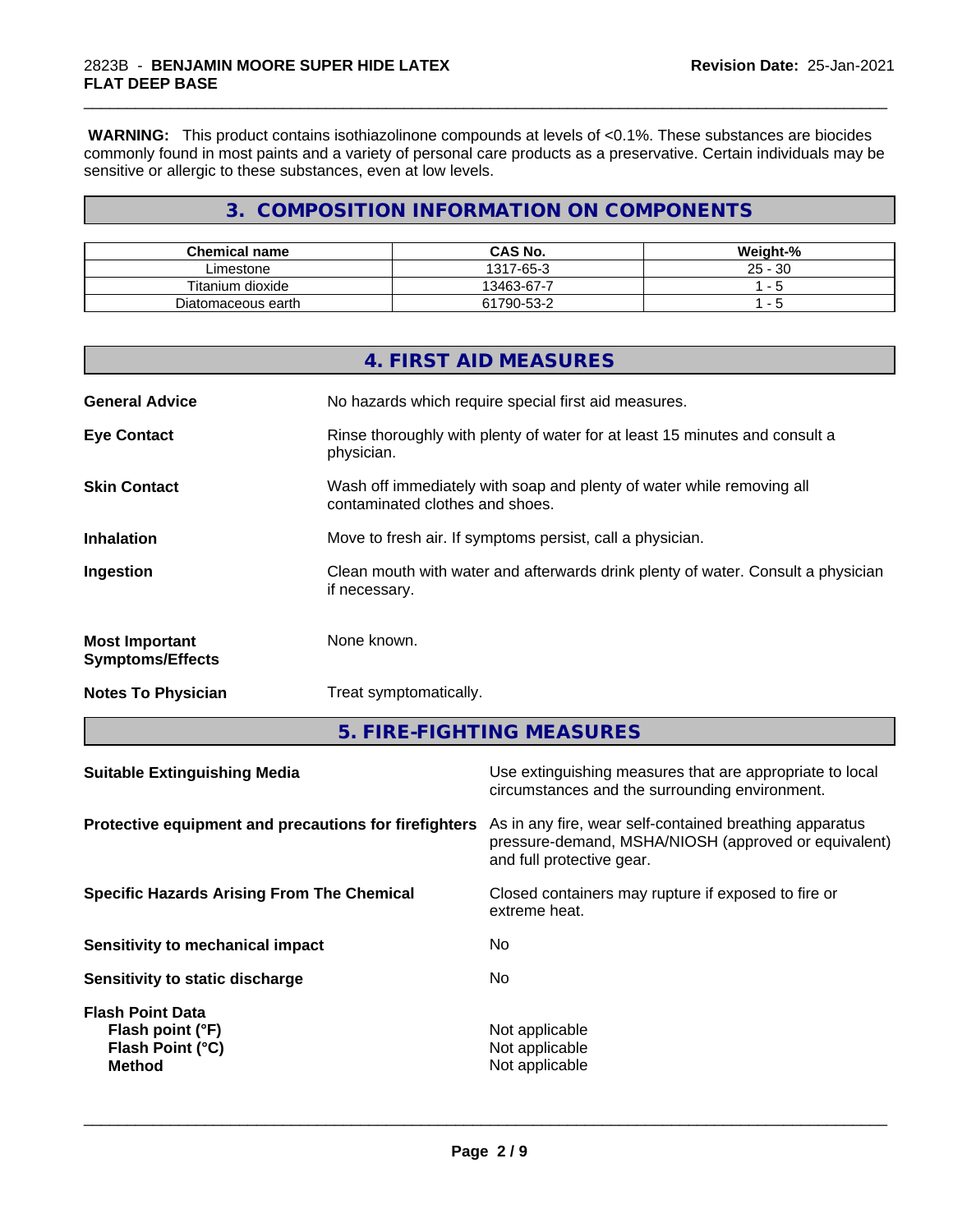#### **Flammability Limits In Air**

**Lower flammability limit:** Not applicable **Upper flammability limit:** Not applicable

\_\_\_\_\_\_\_\_\_\_\_\_\_\_\_\_\_\_\_\_\_\_\_\_\_\_\_\_\_\_\_\_\_\_\_\_\_\_\_\_\_\_\_\_\_\_\_\_\_\_\_\_\_\_\_\_\_\_\_\_\_\_\_\_\_\_\_\_\_\_\_\_\_\_\_\_\_\_\_\_\_\_\_\_\_\_\_\_\_\_\_\_\_

**NFPA Health:** 1 **Flammability:** 0 **Instability:** 0 **Special:** Not Applicable

#### **NFPA Legend**

- 0 Not Hazardous
- 1 Slightly
- 2 Moderate
- 3 High
- 4 Severe

*The ratings assigned are only suggested ratings, the contractor/employer has ultimate responsibilities for NFPA ratings where this system is used.*

*Additional information regarding the NFPA rating system is available from the National Fire Protection Agency (NFPA) at www.nfpa.org.*

#### **6. ACCIDENTAL RELEASE MEASURES**

| <b>Personal Precautions</b>      | Avoid contact with skin, eyes and clothing. Ensure adequate ventilation.                                                                                                         |
|----------------------------------|----------------------------------------------------------------------------------------------------------------------------------------------------------------------------------|
| <b>Other Information</b>         | Prevent further leakage or spillage if safe to do so.                                                                                                                            |
| <b>Environmental precautions</b> | See Section 12 for additional Ecological Information.                                                                                                                            |
| <b>Methods for Cleaning Up</b>   | Soak up with inert absorbent material. Sweep up and shovel into suitable<br>containers for disposal.                                                                             |
|                                  | 7. HANDLING AND STORAGE                                                                                                                                                          |
| Handling                         | Avoid contact with skin, eyes and clothing. Avoid breathing vapors, spray mists or<br>sanding dust. In case of insufficient ventilation, wear suitable respiratory<br>equipment. |
| <b>Storage</b>                   | Keep container tightly closed. Keep out of the reach of children.                                                                                                                |
| <b>Incompatible Materials</b>    | No information available                                                                                                                                                         |
|                                  |                                                                                                                                                                                  |

**8. EXPOSURE CONTROLS/PERSONAL PROTECTION**

#### **Exposure Limits**

| <b>Chemical name</b> | <b>ACGIH TLV</b>         | <b>OSHA PEL</b>            |
|----------------------|--------------------------|----------------------------|
| Limestone            | N/E                      | 15 mg/m <sup>3</sup> - TWA |
|                      |                          | $5 \text{ mg/m}^3$ - TWA   |
| Titanium dioxide     | TWA: $10 \text{ mg/m}^3$ | 15 mg/m $3$ - TWA          |
| Diatomaceous earth   | N/E                      |                            |
|                      |                          | 20 mppcf - TWA             |

#### **Legend**

ACGIH - American Conference of Governmental Industrial Hygienists Exposure Limits OSHA - Occupational Safety & Health Administration Exposure Limits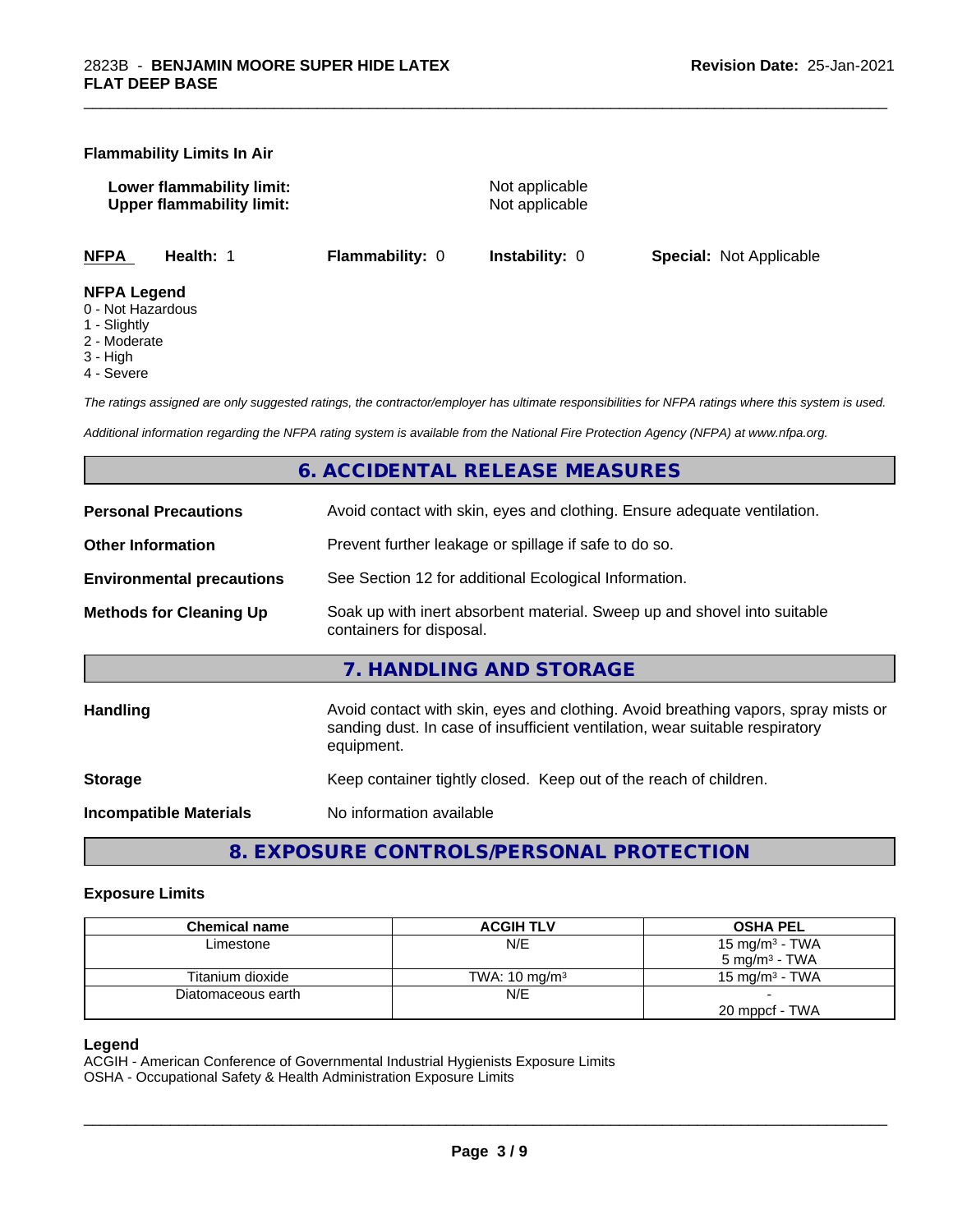N/E - Not Established

| <b>Engineering Measures</b>          | Ensure adequate ventilation, especially in confined areas.                                                                          |
|--------------------------------------|-------------------------------------------------------------------------------------------------------------------------------------|
| <b>Personal Protective Equipment</b> |                                                                                                                                     |
| <b>Eye/Face Protection</b>           | Safety glasses with side-shields.                                                                                                   |
| <b>Skin Protection</b>               | Protective gloves and impervious clothing.                                                                                          |
| <b>Respiratory Protection</b>        | In case of insufficient ventilation wear suitable respiratory equipment.                                                            |
| <b>Hygiene Measures</b>              | Avoid contact with skin, eyes and clothing. Remove and wash contaminated<br>clothing before re-use. Wash thoroughly after handling. |

\_\_\_\_\_\_\_\_\_\_\_\_\_\_\_\_\_\_\_\_\_\_\_\_\_\_\_\_\_\_\_\_\_\_\_\_\_\_\_\_\_\_\_\_\_\_\_\_\_\_\_\_\_\_\_\_\_\_\_\_\_\_\_\_\_\_\_\_\_\_\_\_\_\_\_\_\_\_\_\_\_\_\_\_\_\_\_\_\_\_\_\_\_

## **9. PHYSICAL AND CHEMICAL PROPERTIES**

| Appearance                           | liquid                   |
|--------------------------------------|--------------------------|
| Odor                                 | little or no odor        |
| <b>Odor Threshold</b>                | No information available |
| Density (Ibs/gal)                    | $10.8 - 10.9$            |
| <b>Specific Gravity</b>              | $1.29 - 1.31$            |
| рH                                   | No information available |
| <b>Viscosity (cps)</b>               | No information available |
| Solubility(ies)                      | No information available |
| <b>Water solubility</b>              | No information available |
| <b>Evaporation Rate</b>              | No information available |
| Vapor pressure                       | No information available |
| Vapor density                        | No information available |
| Wt. % Solids                         | $45 - 55$                |
| Vol. % Solids                        | $30 - 40$                |
| Wt. % Volatiles                      | $45 - 55$                |
| Vol. % Volatiles                     | $60 - 70$                |
| <b>VOC Regulatory Limit (g/L)</b>    | < 50                     |
| <b>Boiling Point (°F)</b>            | 212                      |
| <b>Boiling Point (°C)</b>            | 100                      |
| Freezing point (°F)                  | 32                       |
| <b>Freezing Point (°C)</b>           | 0                        |
| Flash point (°F)                     | Not applicable           |
| Flash Point (°C)                     | Not applicable           |
| <b>Method</b>                        | Not applicable           |
| Flammability (solid, gas)            | Not applicable           |
| <b>Upper flammability limit:</b>     | Not applicable           |
| Lower flammability limit:            | Not applicable           |
| <b>Autoignition Temperature (°F)</b> | No information available |
| <b>Autoignition Temperature (°C)</b> | No information available |
| Decomposition Temperature (°F)       | No information available |
| Decomposition Temperature (°C)       | No information available |
| <b>Partition coefficient</b>         | No information available |

## **10. STABILITY AND REACTIVITY**

**Reactivity Not Applicable** Not Applicable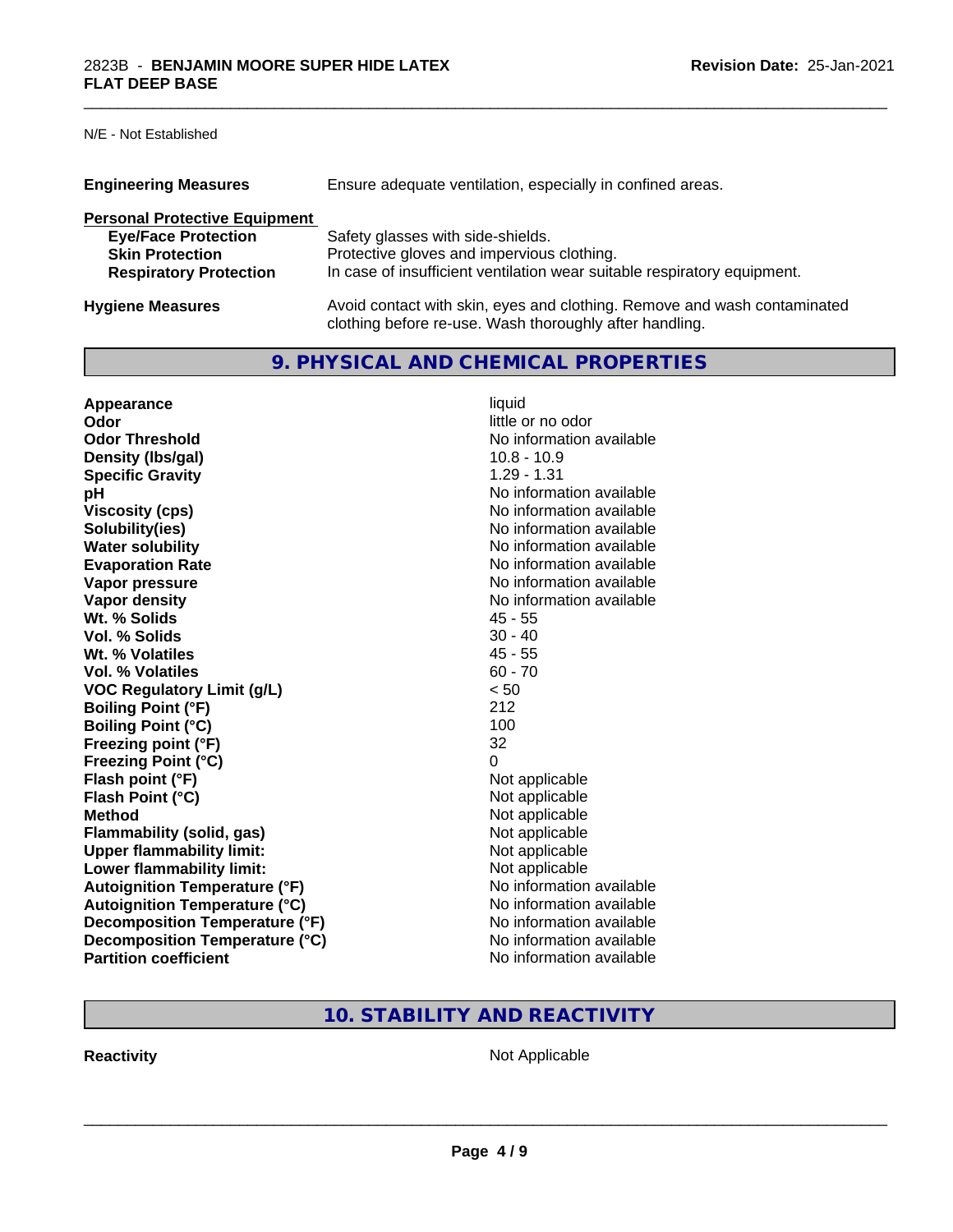| <b>Chemical Stability</b>               | Stable under normal conditions.          |
|-----------------------------------------|------------------------------------------|
| <b>Conditions to avoid</b>              | Prevent from freezing.                   |
| <b>Incompatible Materials</b>           | No materials to be especially mentioned. |
| <b>Hazardous Decomposition Products</b> | None under normal use.                   |
| Possibility of hazardous reactions      | None under normal conditions of use.     |

## **11. TOXICOLOGICAL INFORMATION**

\_\_\_\_\_\_\_\_\_\_\_\_\_\_\_\_\_\_\_\_\_\_\_\_\_\_\_\_\_\_\_\_\_\_\_\_\_\_\_\_\_\_\_\_\_\_\_\_\_\_\_\_\_\_\_\_\_\_\_\_\_\_\_\_\_\_\_\_\_\_\_\_\_\_\_\_\_\_\_\_\_\_\_\_\_\_\_\_\_\_\_\_\_

| <b>Product Information</b>               |                                                                                                                 |
|------------------------------------------|-----------------------------------------------------------------------------------------------------------------|
| Information on likely routes of exposure |                                                                                                                 |
| <b>Principal Routes of Exposure</b>      | Eye contact, skin contact and inhalation.                                                                       |
| <b>Acute Toxicity</b>                    |                                                                                                                 |
| <b>Product Information</b>               | No information available                                                                                        |
|                                          | Symptoms related to the physical, chemical and toxicological characteristics                                    |
| <b>Symptoms</b>                          | No information available                                                                                        |
|                                          | Delayed and immediate effects as well as chronic effects from short and long-term exposure                      |
| Eye contact                              | May cause slight irritation.                                                                                    |
| <b>Skin contact</b>                      | Substance may cause slight skin irritation. Prolonged or repeated contact may dry<br>skin and cause irritation. |
| <b>Inhalation</b>                        | May cause irritation of respiratory tract.                                                                      |
| Ingestion                                | Ingestion may cause gastrointestinal irritation, nausea, vomiting and diarrhea.                                 |
| <b>Sensitization</b>                     | No information available                                                                                        |
| <b>Neurological Effects</b>              | No information available.                                                                                       |
| <b>Mutagenic Effects</b>                 | No information available.                                                                                       |
| <b>Reproductive Effects</b>              | No information available.                                                                                       |
| <b>Developmental Effects</b>             | No information available.                                                                                       |
| <b>Target organ effects</b>              | No information available.                                                                                       |
| <b>STOT - single exposure</b>            | No information available.                                                                                       |
| <b>STOT - repeated exposure</b>          | No information available.                                                                                       |
| Other adverse effects                    | No information available.                                                                                       |
| <b>Aspiration Hazard</b>                 | No information available                                                                                        |
| <b>Numerical measures of toxicity</b>    |                                                                                                                 |

## **The following values are calculated based on chapter 3.1 of the GHS document**

**ATEmix (oral)** 336546 mg/kg

#### **Component Information**

| Chemical name    | Oral LD50          | Dermal LD50 | <b>Inhalation LC50</b> |
|------------------|--------------------|-------------|------------------------|
| Titanium dioxide | Rat<br>10000 mg/kg |             |                        |
| 13463-67-7       |                    |             |                        |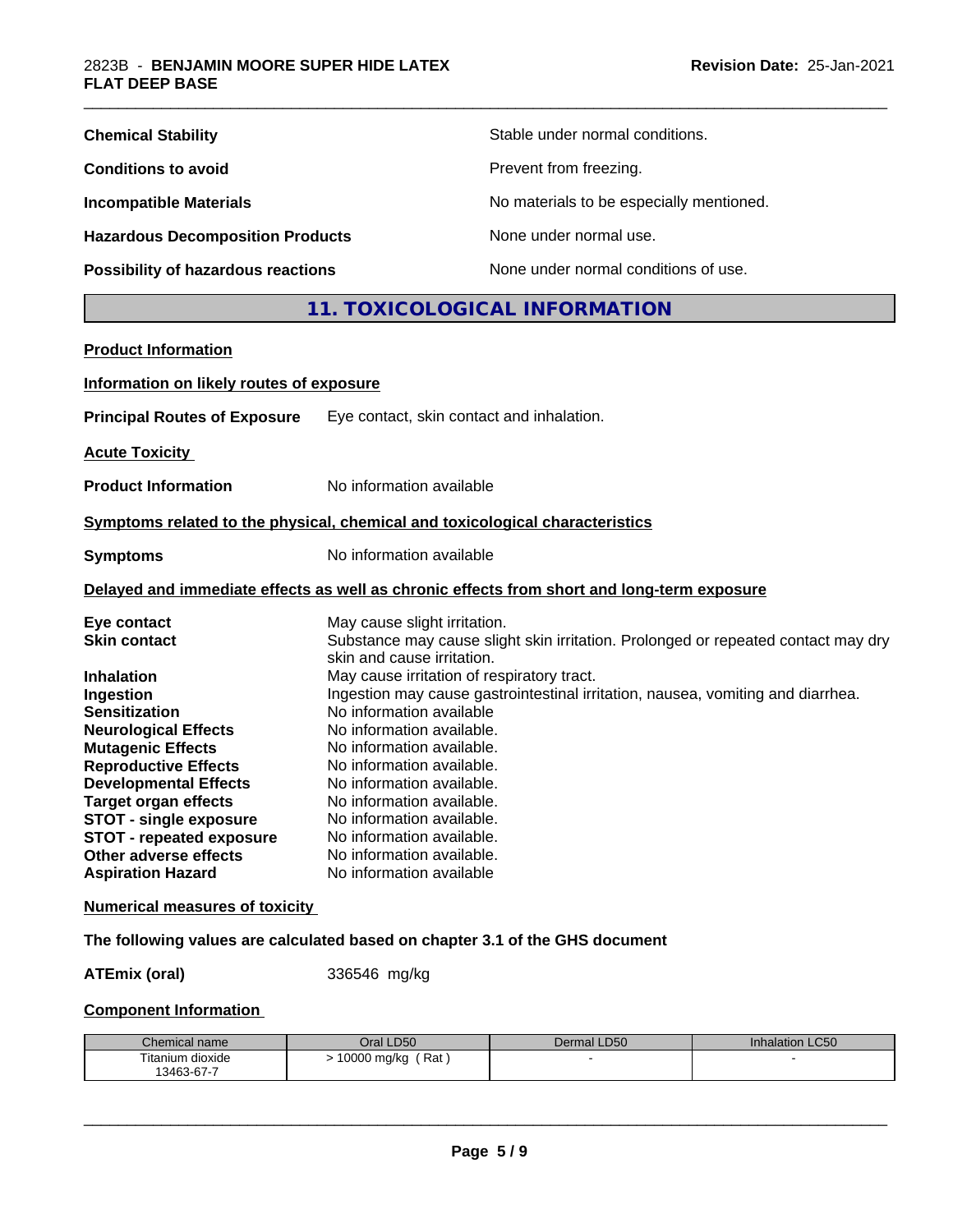#### **Chronic Toxicity**

#### **Carcinogenicity**

*The information below indicateswhether each agency has listed any ingredient as a carcinogen:.*

| <b>Chemical name</b>              | <b>IARC</b>                    | <b>NTP</b> | OSHA   |  |
|-----------------------------------|--------------------------------|------------|--------|--|
|                                   | . .<br>2B<br>Possible<br>Human |            | Listed |  |
| $-1$<br>dioxide<br><b>itanium</b> | Carcinogen                     |            |        |  |

\_\_\_\_\_\_\_\_\_\_\_\_\_\_\_\_\_\_\_\_\_\_\_\_\_\_\_\_\_\_\_\_\_\_\_\_\_\_\_\_\_\_\_\_\_\_\_\_\_\_\_\_\_\_\_\_\_\_\_\_\_\_\_\_\_\_\_\_\_\_\_\_\_\_\_\_\_\_\_\_\_\_\_\_\_\_\_\_\_\_\_\_\_

• Although IARC has classified titanium dioxide as possibly carcinogenic to humans (2B), their summary concludes: "No significant exposure to titanium dioxide is thought to occur during the use of products in which titanium dioxide is bound to other materials, such as paint."

#### **Legend**

IARC - International Agency for Research on Cancer NTP - National Toxicity Program OSHA - Occupational Safety & Health Administration

**12. ECOLOGICAL INFORMATION**

#### **Ecotoxicity Effects**

The environmental impact of this product has not been fully investigated.

#### **Product Information**

#### **Acute Toxicity to Fish**

No information available

#### **Acute Toxicity to Aquatic Invertebrates**

No information available

#### **Acute Toxicity to Aquatic Plants**

No information available

#### **Persistence / Degradability**

No information available.

#### **Bioaccumulation**

No information available.

#### **Mobility in Environmental Media**

No information available.

#### **Ozone**

No information available

#### **Component Information**

#### **Acute Toxicity to Fish**

Titanium dioxide  $LC50:$  > 1000 mg/L (Fathead Minnow - 96 hr.)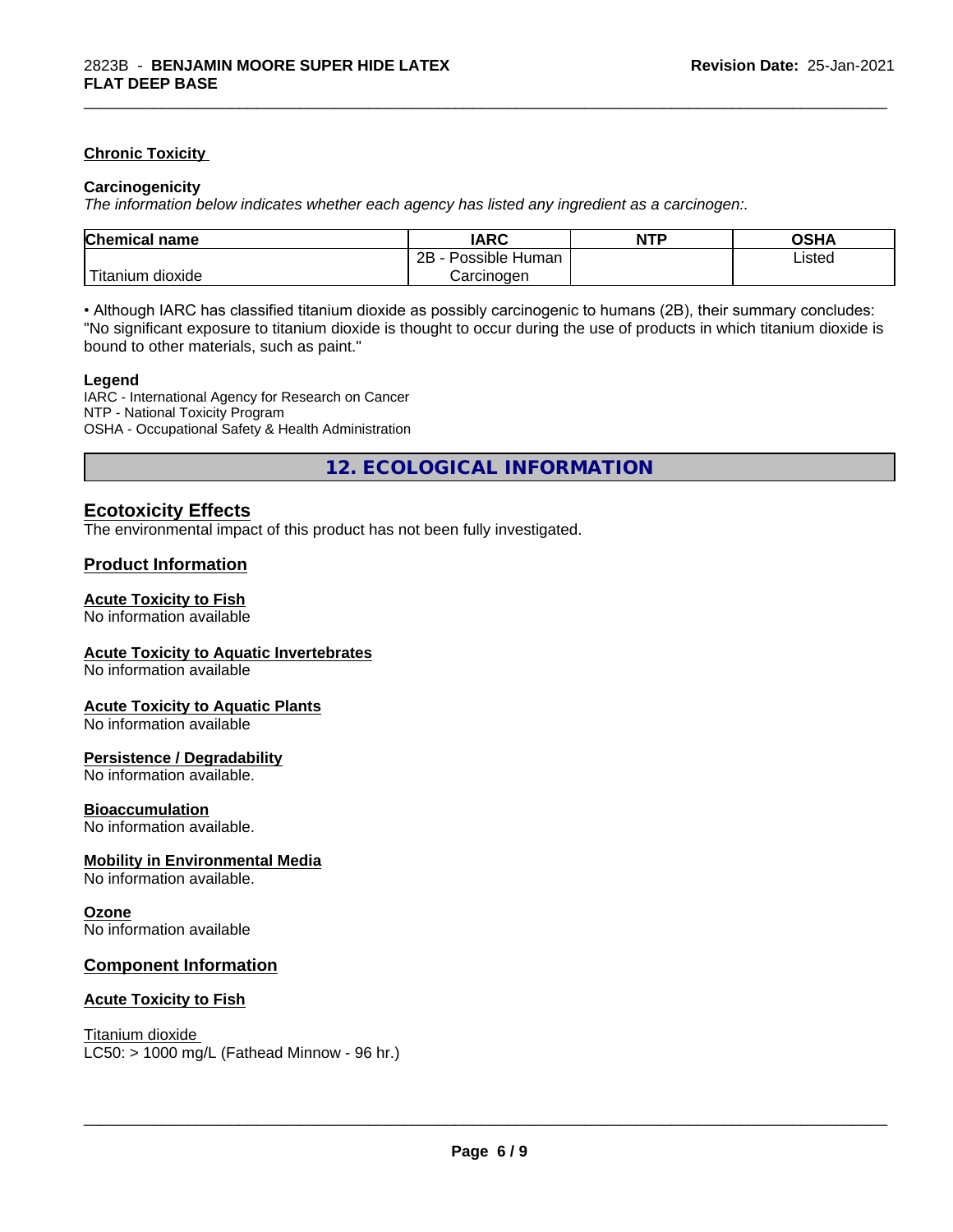#### **Acute Toxicity to Aquatic Invertebrates**

No information available

#### **Acute Toxicity to Aquatic Plants**

No information available

|                              | 13. DISPOSAL CONSIDERATIONS                                                                                                                                                                                               |
|------------------------------|---------------------------------------------------------------------------------------------------------------------------------------------------------------------------------------------------------------------------|
| <b>Waste Disposal Method</b> | Dispose of in accordance with federal, state, and local regulations. Local<br>requirements may vary, consult your sanitation department or state-designated<br>environmental protection agency for more disposal options. |
|                              | 14. TRANSPORT INFORMATION                                                                                                                                                                                                 |
| <b>DOT</b>                   | Not regulated                                                                                                                                                                                                             |
| <b>ICAO / IATA</b>           | Not regulated                                                                                                                                                                                                             |
| <b>IMDG/IMO</b>              | Not regulated                                                                                                                                                                                                             |
|                              | <b>15. REGULATORY INFORMATION</b>                                                                                                                                                                                         |
|                              |                                                                                                                                                                                                                           |

\_\_\_\_\_\_\_\_\_\_\_\_\_\_\_\_\_\_\_\_\_\_\_\_\_\_\_\_\_\_\_\_\_\_\_\_\_\_\_\_\_\_\_\_\_\_\_\_\_\_\_\_\_\_\_\_\_\_\_\_\_\_\_\_\_\_\_\_\_\_\_\_\_\_\_\_\_\_\_\_\_\_\_\_\_\_\_\_\_\_\_\_\_

#### **International Inventories**

| <b>TSCA: United States</b> | Yes - All components are listed or exempt. |
|----------------------------|--------------------------------------------|
| <b>DSL: Canada</b>         | Yes - All components are listed or exempt. |

#### **Federal Regulations**

| SARA 311/312 hazardous categorization |  |
|---------------------------------------|--|
|---------------------------------------|--|

| Acute health hazard               | No |
|-----------------------------------|----|
| Chronic Health Hazard             | Nο |
| Fire hazard                       | N٥ |
| Sudden release of pressure hazard | Nο |
| Reactive Hazard                   | N٥ |

#### **SARA 313**

Section 313 of Title III of the Superfund Amendments and Reauthorization Act of 1986 (SARA). This product contains a chemical or chemicals which are subject to the reporting requirements of the Act and Title 40 of the Code of Federal Regulations, Part 372:

*None*

## **Clean Air Act,Section 112 Hazardous Air Pollutants (HAPs) (see 40 CFR 61)**

This product contains the following HAPs:

*None*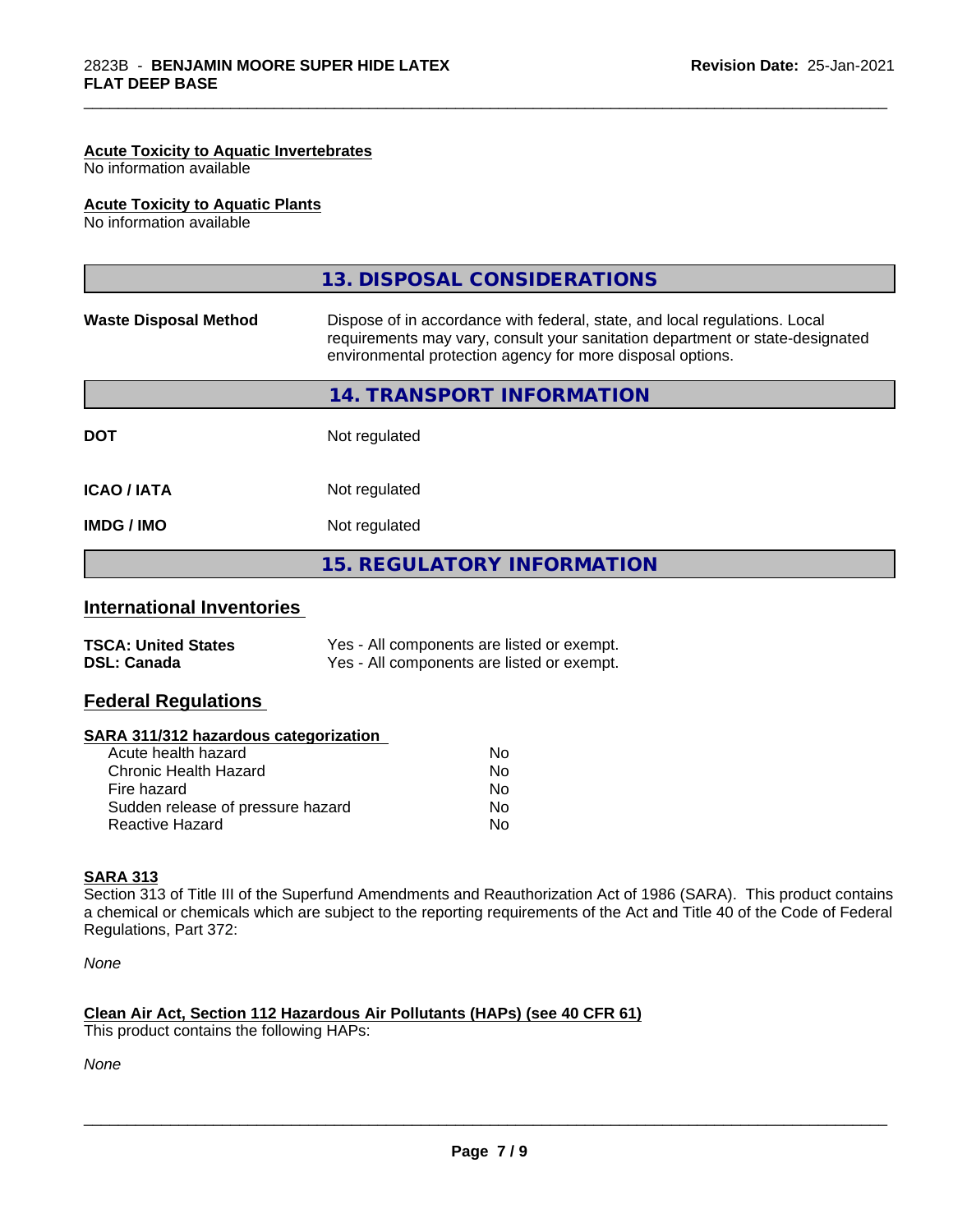## **US State Regulations**

#### **California Proposition 65**

**A** WARNING: Cancer and Reproductive Harm– www.P65warnings.ca.gov

#### **State Right-to-Know**

| <b>Chemical name</b> | <b>Massachusetts</b> | <b>New</b><br>. Jersev | Pennsylvania |
|----------------------|----------------------|------------------------|--------------|
| Limestone            |                      |                        |              |
| Titanium dioxide     |                      |                        |              |
| Diatomaceous earth   |                      |                        |              |

\_\_\_\_\_\_\_\_\_\_\_\_\_\_\_\_\_\_\_\_\_\_\_\_\_\_\_\_\_\_\_\_\_\_\_\_\_\_\_\_\_\_\_\_\_\_\_\_\_\_\_\_\_\_\_\_\_\_\_\_\_\_\_\_\_\_\_\_\_\_\_\_\_\_\_\_\_\_\_\_\_\_\_\_\_\_\_\_\_\_\_\_\_

#### **Legend**

X - Listed

| <b>16. OTHER INFORMATION</b>                                                                                                                          |           |                        |                      |          |  |
|-------------------------------------------------------------------------------------------------------------------------------------------------------|-----------|------------------------|----------------------|----------|--|
| HMIS -                                                                                                                                                | Health: 1 | <b>Flammability: 0</b> | <b>Reactivity: 0</b> | $PPE: -$ |  |
| <b>HMIS Legend</b><br>0 - Minimal Hazard<br>1 - Slight Hazard<br>2 - Moderate Hazard<br>3 - Serious Hazard<br>4 - Severe Hazard<br>* - Chronic Hazard |           |                        |                      |          |  |

X - Consult your supervisor or S.O.P. for "Special" handling instructions.

*Note: The PPE rating has intentionally been left blank. Choose appropriate PPE that will protect employees from the hazards the material will present under the actual normal conditions of use.*

*Caution: HMISÒ ratings are based on a 0-4 rating scale, with 0 representing minimal hazards or risks, and 4 representing significant hazards or risks. Although HMISÒ ratings are not required on MSDSs under 29 CFR 1910.1200, the preparer, has chosen to provide them. HMISÒ ratings are to be used only in conjunction with a fully implemented HMISÒ program by workers who have received appropriate HMISÒ training. HMISÒ is a registered trade and service mark of the NPCA. HMISÒ materials may be purchased exclusively from J. J. Keller (800) 327-6868.*

 **WARNING!** If you scrape, sand, or remove old paint, you may release lead dust. LEAD IS TOXIC. EXPOSURE TO LEAD DUST CAN CAUSE SERIOUS ILLNESS, SUCH AS BRAIN DAMAGE, ESPECIALLY IN CHILDREN. PREGNANT WOMEN SHOULD ALSO AVOID EXPOSURE. Wear a NIOSH approved respirator to control lead exposure. Clean up carefully with a HEPA vacuum and a wet mop. Before you start, find out how to protect yourself and your family by contacting the National Lead Information Hotline at 1-800-424-LEAD or log on to www.epa.gov/lead.

| <b>Prepared By</b>    | <b>Product Stewardship Department</b><br>Benjamin Moore & Co.<br>101 Paragon Drive<br>Montvale, NJ 07645<br>800-225-5554 |
|-----------------------|--------------------------------------------------------------------------------------------------------------------------|
| <b>Revision Date:</b> | 25-Jan-2021                                                                                                              |